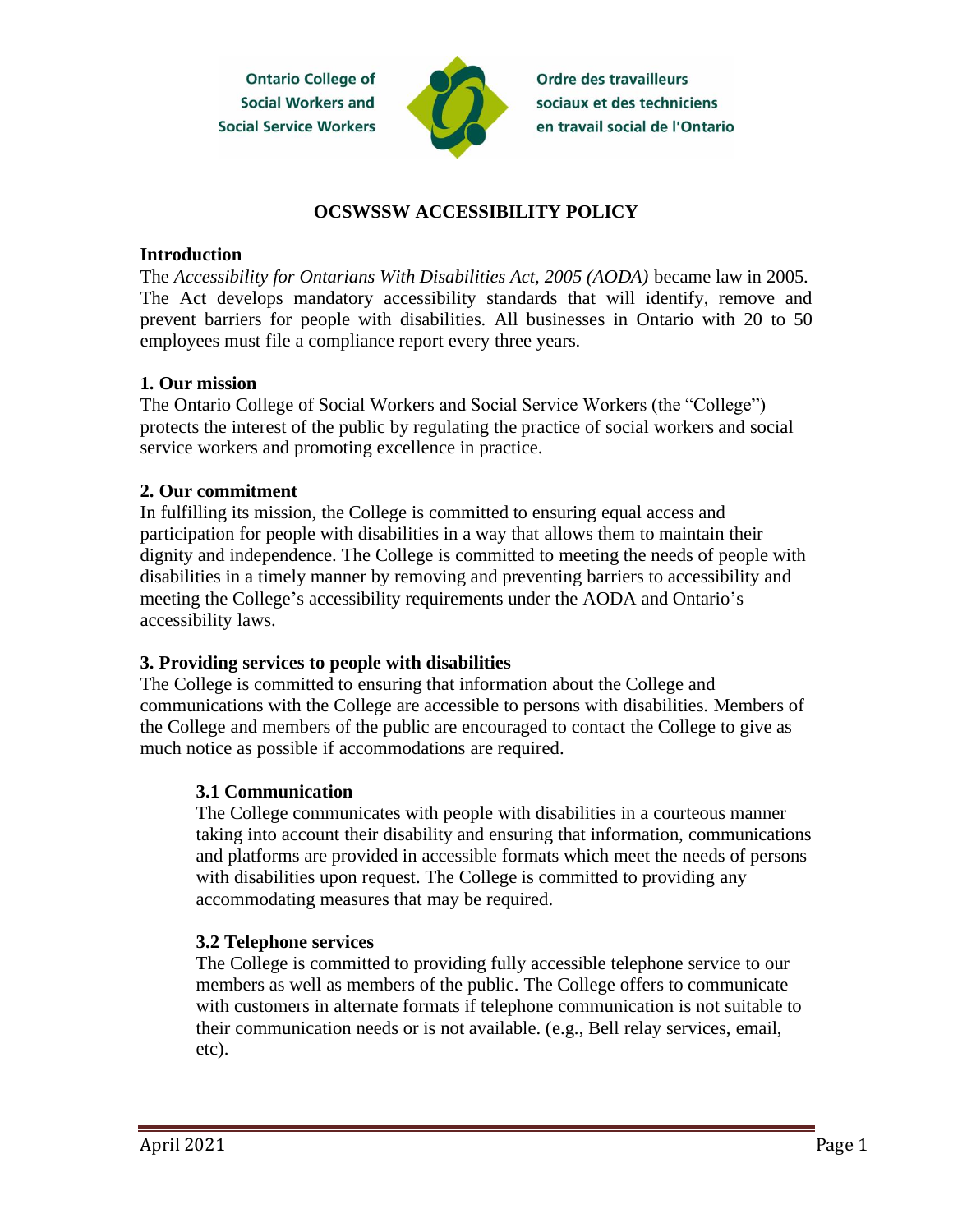

**Ordre des travailleurs** sociaux et des techniciens en travail social de l'Ontario

### **3.3. Accessible websites and web content**

The College is committed to ensuring that those visiting the website are able to view the website and web content in a manner that is respectful of accessibility needs. The College's website and web content conforms with the World Wide Web Content Accessibility Guidelines (WCAG) 2.0, in accordance with the accessible websites and web content section of the Information and Communications Standard.

### **3.4 Assistive devices**

The College is committed to serving people with disabilities who use assistive devices to obtain, use or benefit from our services. The following assistive devices are available:

- Automatic door operators at both the street entrance and the lower-level entrance of the building as well as at the entrance to the College offices on the 10<sup>th</sup> floor and at the entrance to the Council/Board Room.
- A ramp at the street entrance
- Wheelchair accessible elevators
- Elevators with visual indicators for up and down as well as floor numbers
- Wheelchair accessible washrooms
- Wheelchair accessible office premises
- Microphone system in Council Chambers
- Automatic hand wave door opening to Council/Board Room

The College uses facilities for meetings and public events that are accessible for people with disabilities who use mobility aids and devices or have other facility-related needs. Members and members of the public are encouraged to contact the College to give as much notice as possible if accommodations are required.

### **4. Use of service animals and support persons**

The College welcomes persons with disabilities who are accompanied by a service animal and other third parties. The College ensures that all staff, volunteers and others dealing with the public are properly trained on how to interact with persons with disabilities who are accompanied by a service animal.

The College welcomes persons with disabilities who are accompanied by a support person. Any person with a disability who is accompanied by a support person can enter the College premises with their support person. At no time will a person with a disability who is accompanied by a support person be prevented from having access to their support person while on the College premises. Support persons may on occasion be required to sign confidentiality agreements depending on the specific circumstances.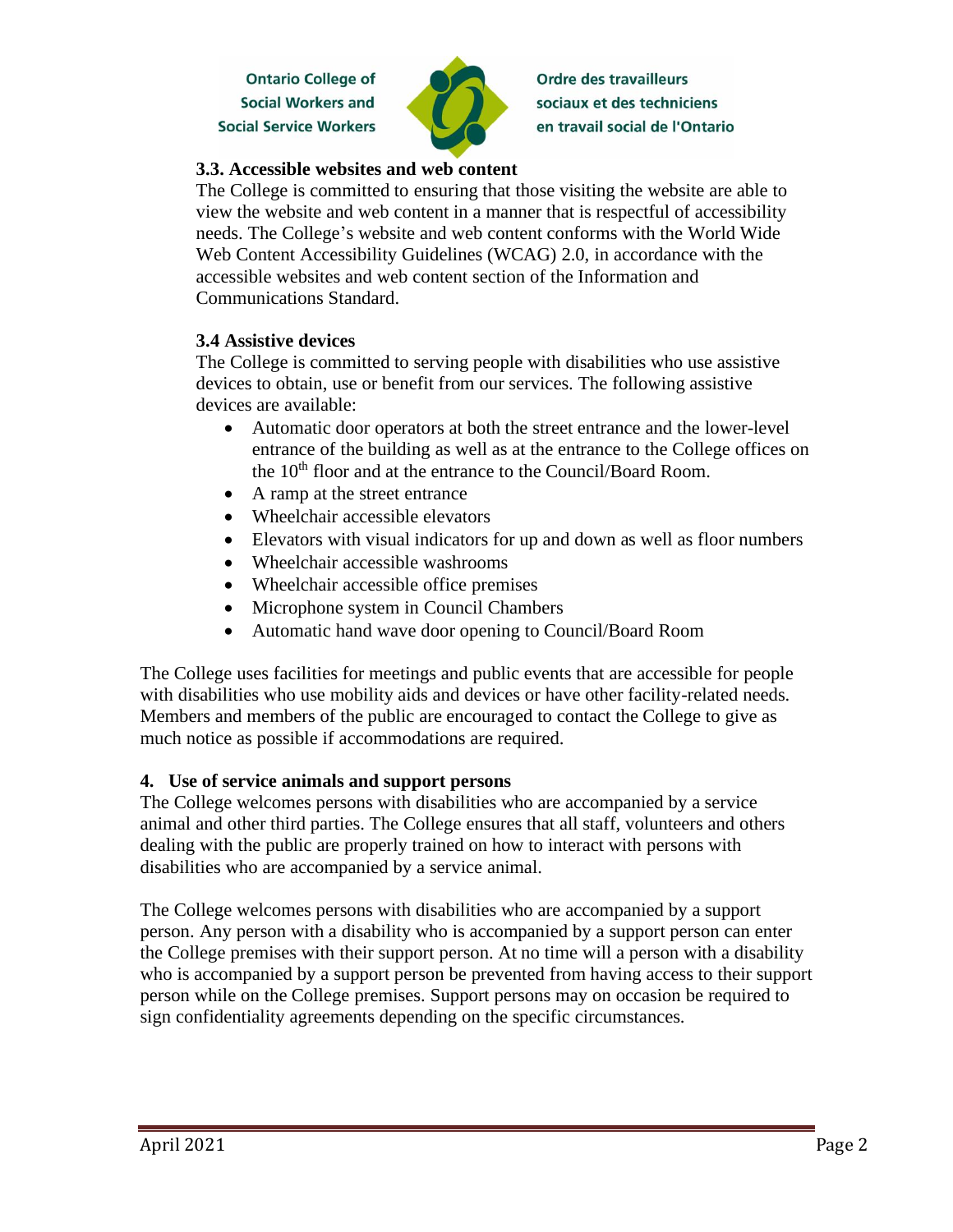

**Ordre des travailleurs** sociaux et des techniciens en travail social de l'Ontario

### **5. Notice of temporary disruption**

The College will provide notice in the event of a planned or unexpected disruption in the facilities or services usually used by people with disabilities. This notice will include information about the reason for the disruption, its anticipated duration, and a description of alternative facilities or services, if available. The notice will be placed outside the entrance to the College office. In addition, a notice will be posted on the College's website.

### **6. Training for staff**

The College will provide training to all employees, volunteers and independent contractors ("service providers") who provide services to the public or other third parties, on behalf of the College.

This training will be provided as soon as possible after an employee or service provider begins their duties with the College. All staff and service providers will be required to confirm that they have been trained on the College's accessibility policies, practices and procedures. New employees will undertake training as part of their orientation as soon as practicable, unless they have previously undertaken equivalent training and are able to provide proof that they have completed this training. Staff and service providers will also be trained on an ongoing basis when changes are made to these policies, practices and procedures.

Training will include the following:

- The purposes of the AODA and the requirements of the Accessibility Standard for Customer Service
- How to interact and communicate with persons with various types of disabilities
- How to interact with persons with disabilities who use an assistive device or require the assistance of a service animal or a support person
- What to do if a person with a disability is having difficulty in accessing the College's goods and services
- The College's policies, practices and procedures relating to the Standards of the AODA
- The equipment or devices available on the College's premises that may help serve persons with disabilities

Council members and non-Council committee members will also receive online training regarding the College's accessibility policies, practices and procedures.

### **7. Feedback process**

The College's ultimate goal is to meet and surpass customer expectations while serving members, or members of the public with disabilities. Comments on the College's services regarding how well those expectations are being met are welcome and appreciated.